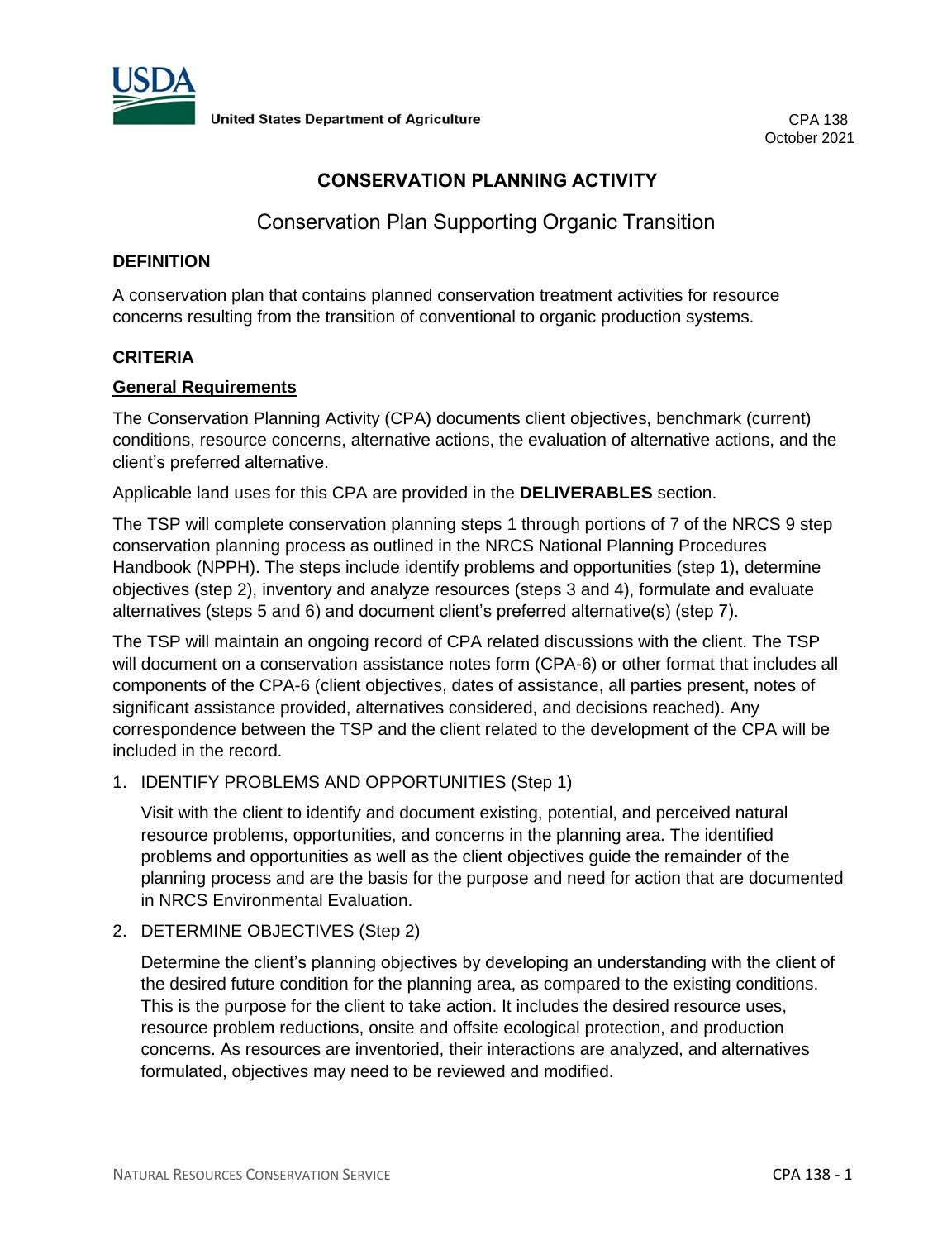3. INVENTORY RESOURCES (Step 3)

The resource inventory documents benchmark (current) conditions of natural resources in the CPA planning area. The specific inventory documentation requirements and resource concerns to be evaluated are provided in the **DELIVERABLES** section. Inventory documentation required may include such items as:

- Current agricultural or forestry practices and management activities,
- Environmentally sensitive areas (e.g., wetlands, sinkholes, wellheads, gullies, ditches, etc.),
- Soils, climate, topography,
- Equipment and technology currently being used by the landowner,
- Highly erodible land or wetland compliance determinations associated to the planning land unit,
- Pertinent Federal, State, Tribal, and local laws, regulations and policy, and
- Special Environmental Concerns that may be applicable on, or in the vicinity of the planning area. The special environmental concerns to be inventoried include, at a minimum, the following:
	- Clean Air Act
	- Clean Water Act / Waters of the U.S.
	- Coastal Zone Management
	- Coral Reefs
	- Cultural Resources / Historic Properties
	- Endangered and Threatened Species
	- Environmental Justice
	- Essential Fish Habitat
	- Floodplain Management
	- Invasive Species
	- Migratory Birds / Bald and Golden Eagle Protection Act
	- Natural Areas
	- Prime and Unique Farmlands
	- Riparian Area
	- Scenic Beauty
	- Wetlands
	- Wild and Scenic Rivers

NRCS state offices may identify additional state, tribal, or local laws, regulations or ordinances that must routinely be evaluated.

Use NRCS data available in the Field Office Technical Guide (FOTG) Sections 1 and 2, plus Web Soil Survey (WSS) and other helpful resources to support the inventory.

Document any previously installed or implemented conservation practice(s) and indicate whether the existing practice(s) is currently accomplishing the conservation practice purpose indicated in the NRCS conservation practice standard in the state's FOTG, Section 4.

#### 4. ANALYZE RESOURCE DATA (Step 4)

Analysis of a resource inventory will document benchmark (current) conditions of natural resources in the CPA planning area. A comparison between benchmark (current) conditions and planning criteria/quality criteria (desired future conditions) will help identify resource concerns. Analysis and documentation requirements are provided in the **DELIVERABLES** section.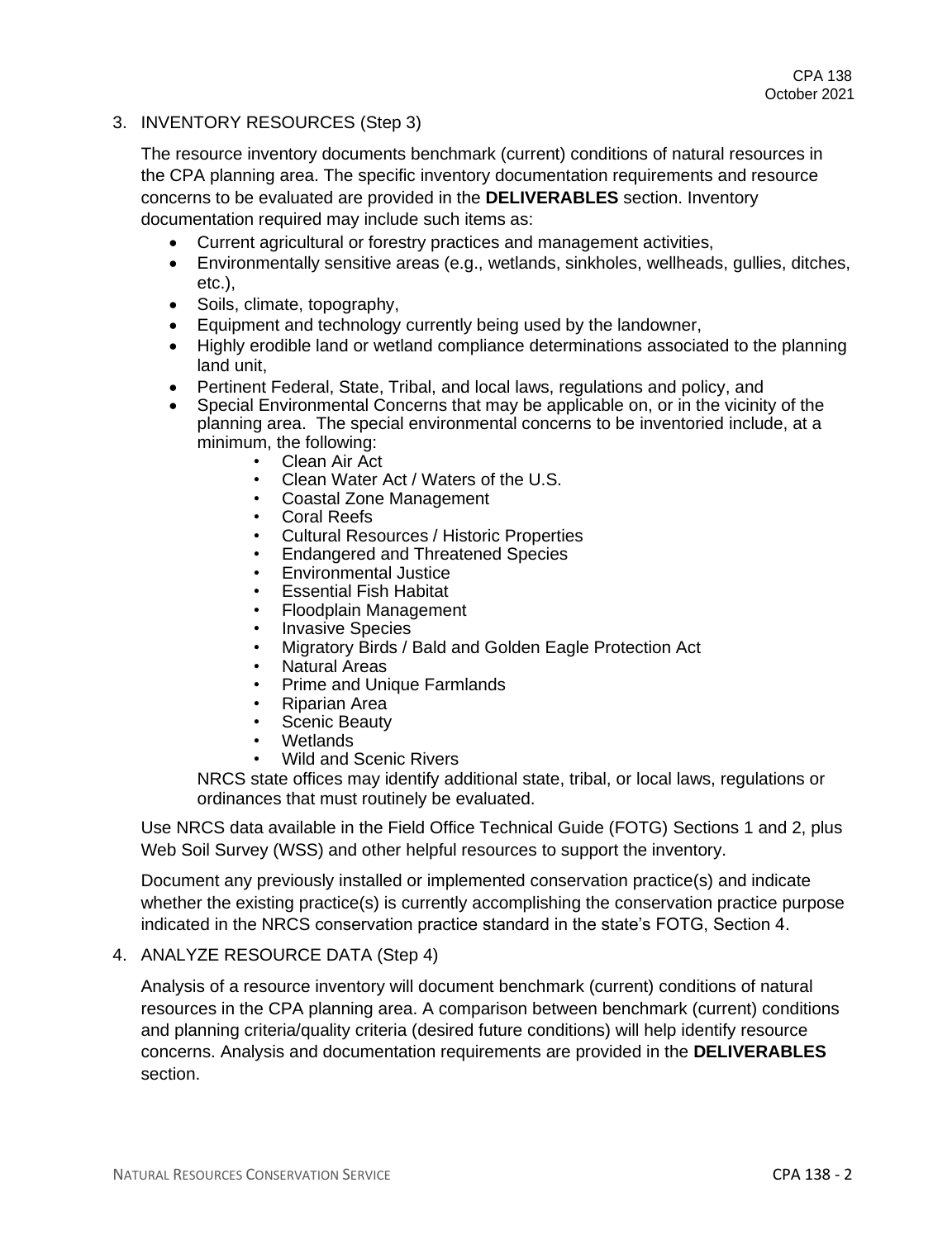Analysis documentation will include at a minimum:

- NRCS resource concerns identified.
- Benchmark conditions,
- (as applicable) Results of assessment tools, and
- A description of the need for conservation actions.
- 5. FORMULATE ALTERNATIVES (Step 5)

At a minimum two alternatives will be developed. The first will be a no-action alternative in which current management activities are assumed to continue. The second will be an action alternative identifying a conservation practice or a system of conservation practices and management activities to address CPA identified resource concern(s). Additional action alternatives may be developed to identify different ways of achieving client objectives. Alternatives may include an appropriate mix of structural conservation practices, such as terraces, dams, and waterways; nonstructural conservation practices, such as crop residue management, or livestock exclusion. Each action alternative must meet the client's objectives and comply with Federal, State, Tribal, and local laws, regulations, and policies.

When providing technical assistance to existing organic operations, ensure recommended conservation practices and management activities are consistent with the client's Organic System Plan (OSP) and the National Organic Program (NOP) regulations. If client's objective is to transition to organic production, use CPA 138 – Conservation Plan Supporting Organic Transition.

6. EVALUATE ALTERNATIVES (Step 6)

The TSP will evaluate the alternatives and describe the environmental effects associated with each alternative. The analysis will be reviewed with the client. The analysis should provide the client with the information needed to select their preferred alternative.

When evaluating the no-action alternative, the TSP will provide information to the client on what will occur if current management activities continue and no new practices are implemented.

When evaluating conservation practice effects, the short and long-term effects on natural resources and the applicability and effect on special environmental concerns identified in Step-3 (Resource Inventory) must be documented. Include recommendations that will avoid or mitigate any adverse effects on soil, water, air, plants, animals (including livestock, fish, and wildlife), energy, or human concerns, as well as on special environmental concerns.

After analyzing the proposed alternatives, prepare the following documentation, at a minimum:

- Documentation of alternatives discussed (CPA-6, correspondence), (as applicable)
- Results of assessment tools,
- Considerations to avoid or mitigate any adverse effects on those unique resources and other soil, water, air, plants, animals (including livestock, fish, and wildlife), energy, or human concerns, as well as on special environmental considerations, and
- An evaluation of the alternative's effects on the client's land use, capital, labor, management, risk, profitability, and public health and safety.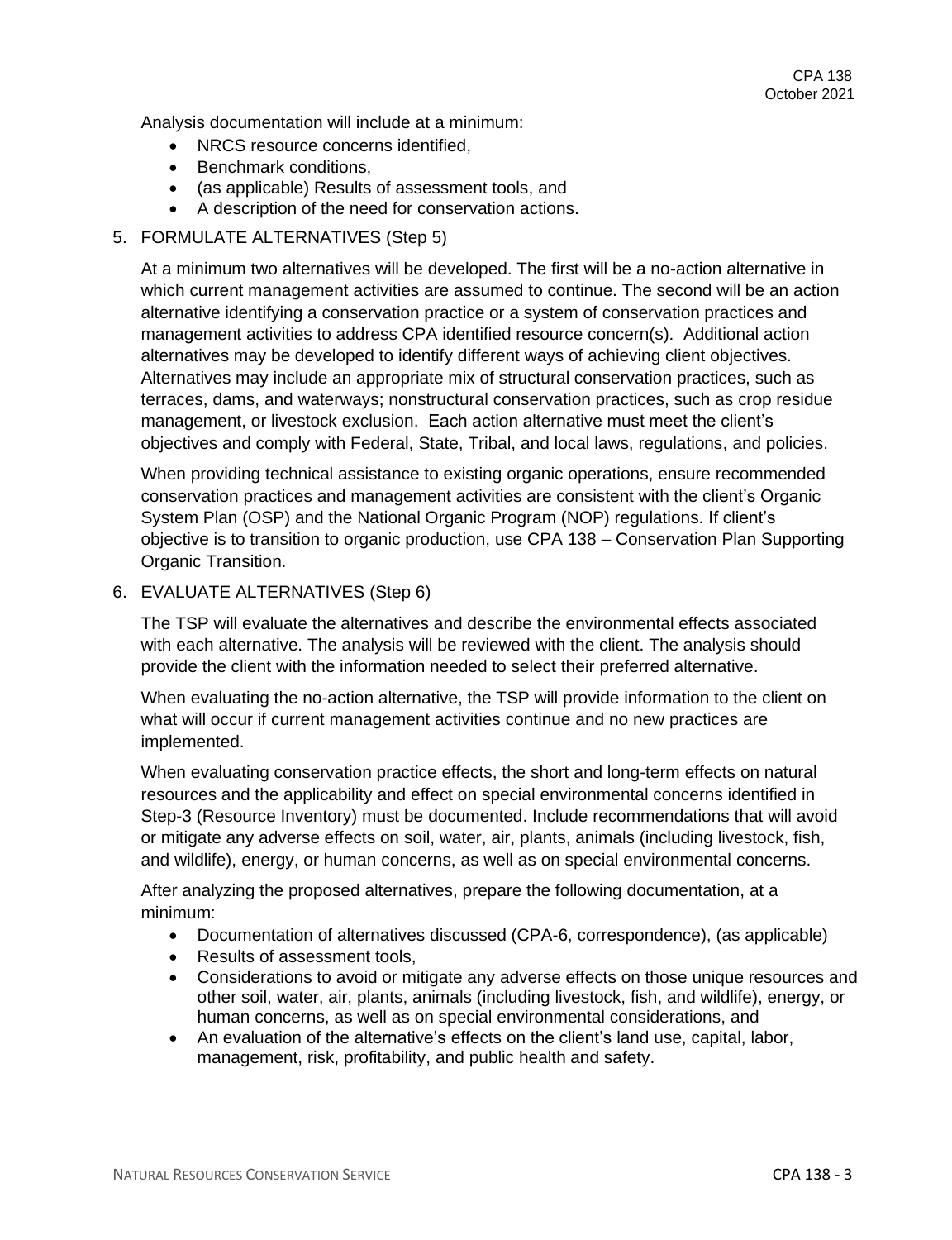7. CLIENT'S PREFERRED ALTERNATIVES (Step 7)

The TSP will present all alternatives to the client and document the client's preferred alternative.

#### **Technical Requirements**

The CPA 138 must be developed by a TSP who meets NRCS Conservation Plan Supporting Organic Transition certification requirements, see TechReg/NRCS Registry.

Minimum technical criteria to be addressed in the development of the CPA 138:

- 1. Must comply with Federal, Tribal, State, and local laws, regulations, and permit requirements and meet the producer's objectives.
- 2. Must be developed to assist owners/operators in taking voluntary actions to meet the National Organic Program (NOP) regulations for organic certification related to addressing natural resource concerns for soil, water, wetlands, woodlands and wildlife. [https://www.ecfr.gov/cgi-bin/text](https://www.ecfr.gov/cgi-bin/text-idx?c=ecfr&sid=3f34f4c22f9aa8e6d9864cc2683cea02&tpl=/ecfrbrowse/Title07/7cfr205_main_02.tpl)[idx?c=ecfr&sid=3f34f4c22f9aa8e6d9864cc2683cea02&tpl=/ecfrbrowse/Title07/7c](https://www.ecfr.gov/cgi-bin/text-idx?c=ecfr&sid=3f34f4c22f9aa8e6d9864cc2683cea02&tpl=/ecfrbrowse/Title07/7cfr205_main_02.tpl) [fr205\\_main\\_02.tpl](https://www.ecfr.gov/cgi-bin/text-idx?c=ecfr&sid=3f34f4c22f9aa8e6d9864cc2683cea02&tpl=/ecfrbrowse/Title07/7cfr205_main_02.tpl)
- 3. Must utilize applicable NRCS approved resource assessment tools to address and recommend planned conservation practices.
	- a. Water Erosion RUSLE2 simulation (all fields) reports for the benchmark and the agreed upon conservation practice changes are included as part of the Organic Transition-DIA document.
	- b. Wind Erosion

Complete the Wind Erosion Prediction System (WEPS) on all fields to document reduction of wind erosion loss after installation of conservation practices. Include the WEPS simulation report.

- c. Nitrogen Leaching and Off-site Movement Completed State approved environmental risk assessment tool designed to assess the potential for nitrogen movement out of agricultural lands via leaching, surface offsite transport and atmospheric loss. The Leaching Index functionality within RUSLE2 may be used when a State N assessment is not available. Report will document the effect of installed conservation practices.
- d. Phosphorus Assessment/Index Completed State approved risk assessment showing the installed conservation practice effect on risk of P movement. If using MMP and MMP includes a valid State risk assessment, include the custom report document.
- e. Pesticide Screening Tool/Hazard Assessment Complete the Windows Pesticide Screening Tool (WIN-PST) on all NOP approved pesticides used to document any hazards for pesticide losses. Include reports.
- 4. Must document landowner(s) decisions.
- 5. Requires evaluation and documentation of compliance with the National Environmental Policy Act, the Endangered Species Act, the National Historic Preservation Act, and other effects on the environment. This evaluation and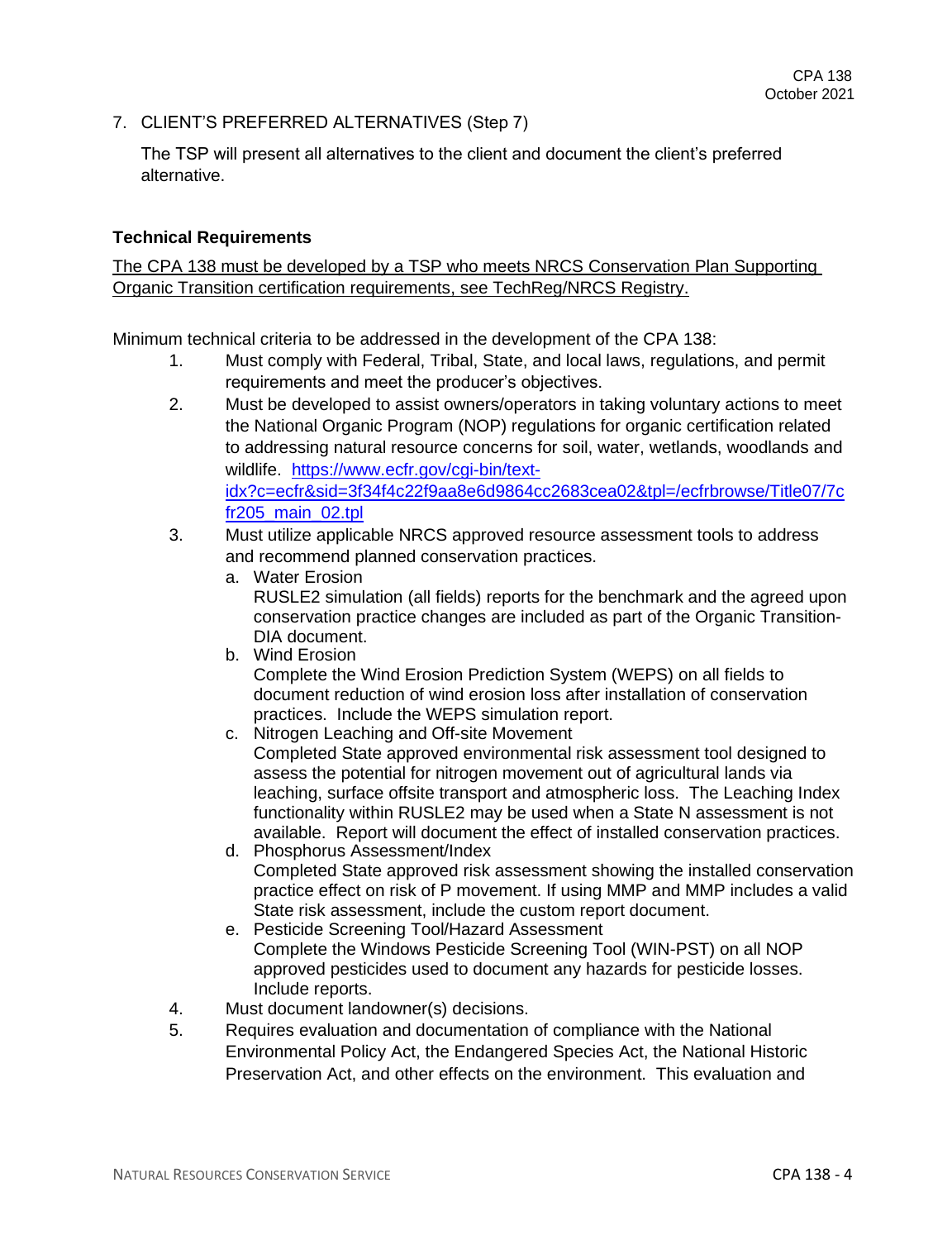documentation process WILL BE COMPLETED BY NRCS. TSP will document findings that impact any of the special environmental concerns not already discussed in the alternative evaluation.

6. In most situations, a combination of conservation practices and management activities will be required to meet the production needs of the owner/operator and the resource concerns associated with the farmstead and land treatment areas. The Field Office Technical Guide (FOTG) Section III and National Planning Procedures Handbook (NPPH) contain additional information and guidance.

#### Farmstead (Production Area)

- 1. Review/Develop plan map(s) showing existing and planned structures (See NPPH Title 180, part 600.31 subpart A for map requirements), and soils map(s) for all fields indicating map units. Note: Provide a brief description of any limitations of the soil for desired use. Appropriate conservation practices, existing or planned, will address the limitations.
- 2. For livestock operations, record or update the Animal Inventory Information (both existing and proposed) to include such information as type, number and average weight.
- 3. For livestock operations, record Manure Storage Information including type of manure storage, existing storage volumes/sizes (when applicable) and maximum length of storage available. When applicable, document planned imports, exports, and on-farm transfers of manure and other NOP allowed substances.
- 4. Record Pesticide Handling and Storage Facilities.

# Crop and Pasture (Land Treatment Areas)

- 1. Review/develop plan map(s) showing fields, soils, sensitive areas, setbacks, existing and planned crop and pasture practices. Note: Provide a brief description of any limitations of the soil for desired use. Appropriate conservation practices, existing or planned, will address the limitations.
- 2. Review and update:
	- a. Any existing results of approved risk assessment tools for soil erosion, nitrogen, phosphorus and pesticides.
	- b. Identify sensitive area setback distances required for application of organic or inorganic nutrients or pesticides to protect water quality.
	- c. Soil test result data. New or updated soil tests shall be scheduled if analysis exceeds testing recommendations.
	- d. Test result data for all nutrient sources to include manure water, compost, organic by-product, and plant tissue sample analyses applicable to the plan. Schedule any new sampling according to LGU recommendations.
	- e. Confirm or update the current and/or planned crop rotation including realistic yield goals for the crops. Highlight any crop rotation changes such as adding cover crops, multi-year perennials, non-harvested crops to build soil health.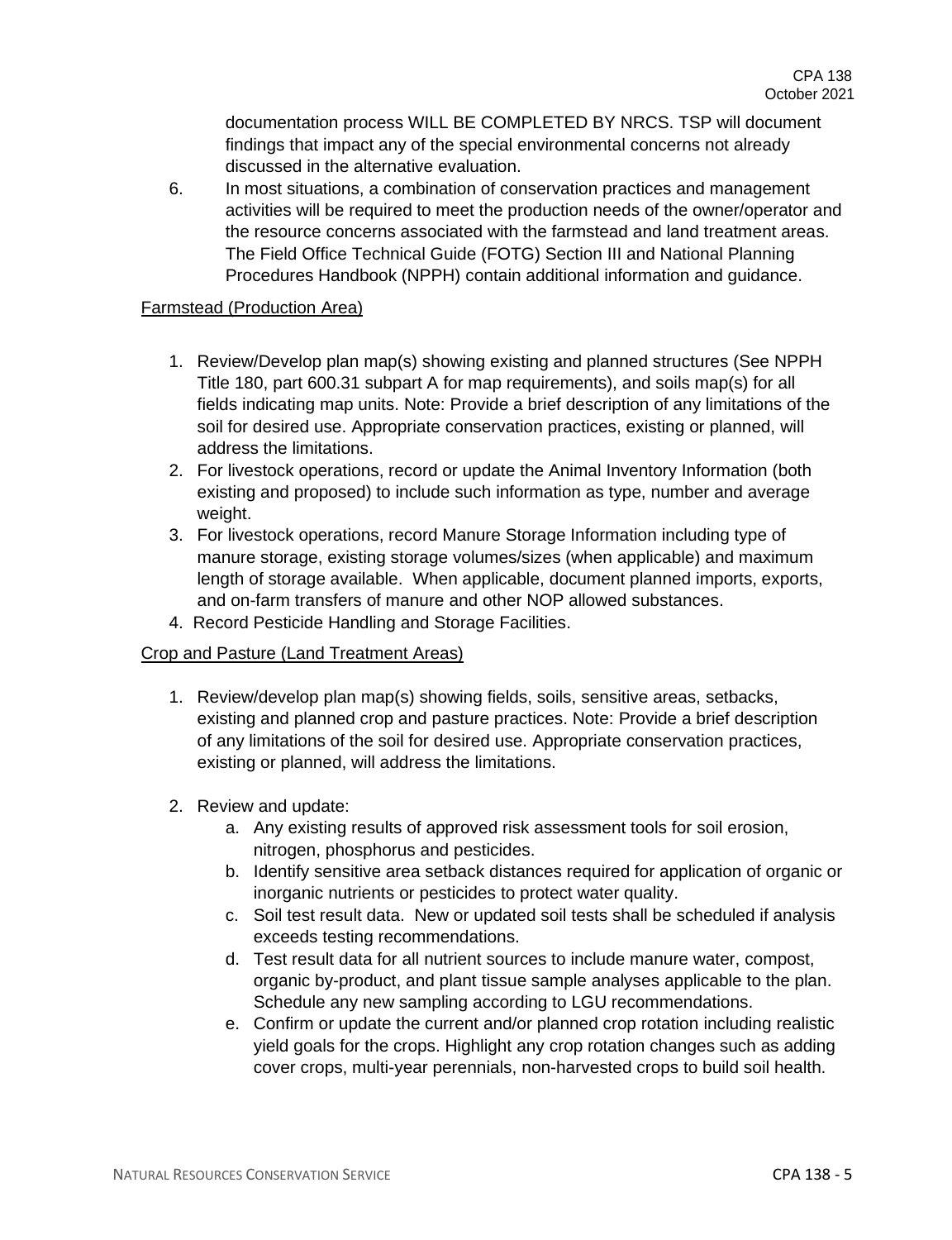- f. Include operational changes to tillage and residue management, use of compost and/or biochar, and other management changes to meet NOP criteria.
- g. Listing and quantification of all nutrient sources, fertilizer recommendations, planned nutrient applications and form.
- h. Outdoor access plan for livestock and poultry. A Grazing Management Plan may be designed consistent with Prescribed Grazing code 528.

#### Wetlands, Woodlands and Wildlife (Resource improvement Areas)

- 1. Review/develop plan map(s) showing wetlands, woodlands and wildlife habitat.
- 2. Review current state of inventory and how resources will be maintained or improved for:
	- a. Wetlands protection from resource degradation by sediment, nutrients and pathogens. Confirm that a Highly Erodible Land and Wetland Conservation determination for each field has been completed. Refer client to Farm Service Agency if not able to confirm. The grazing management plan defines the timing, duration and intensity of grazing if applicable.
	- b. Woodlands- grazed forest grazing management plans define the timing, duration and intensity/defoliation for all livestock.
	- c. Wildlife- Livestock watering tanks must include exit ramps for birds or small animals.

### **DELIVERABLES**

Two copies (hardcopy or electronic) of the plan must be developed—one for the client and one for the NRCS field office. At the client's request, Technical Service Provider (TSP) can deliver NRCS's copy to the NRCS Field Office. The client's copy must include the maps and preferred alternative, unless the client requests other documents from this section. The NRCS copy must include all items identified herein. An additional electronic copy of the plan should also be uploaded on NRCS Registry.

This conservation planning activity applies to farmstead (production area), as well as cropland, pastureland, rangeland, and grazed forest land.

The plan must meet the Natural Resource Conservation Service (NRCS) planning criteria for applicable resource concerns.

#### **1. Cover Page**

Cover page reporting the technical services provided by the TSP. Cover page(s) must include the following:

- a. Client information: Name, farm bill program, contract number, and contract item number.
- b. TSP information: name, address, phone number, email, TSP number, TSP expiration date; and county of service.
- c. CPA information: CPA name, land use(s), units, and amount.
- d. Statement by TSP that services provided: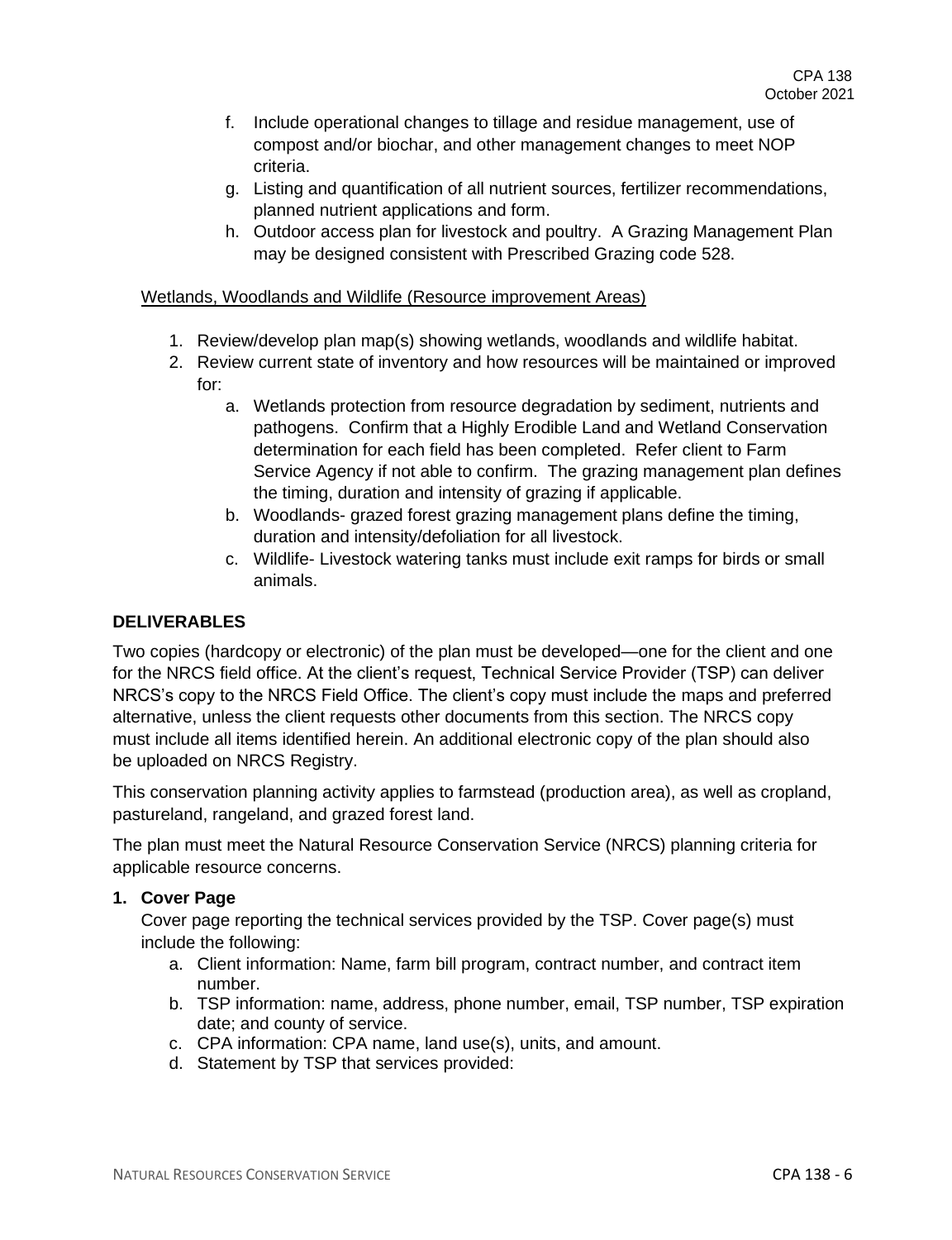- i. Comply with all applicable Federal, State, Tribal, and local laws and requirements.
- ii. Meet applicable program requirements and recommended planned practices are based on NRCS conservation practice standards and specifications.
- iii. Are consistent with and meet the conservation program goals and objectives for which the program contract was entered into by the client.
- iv. Incorporate alternatives that are both cost effective and appropriate to address the resource issues.
- e. TSP certification statement: signature and date.
- f. Client confirmation: signature and date.
- g. Block for NRCS reviewer acceptance (to be completed by NRCS): signature and date

# **2. Conservation Assistance Notes and Correspondence**

- a. Conservation Assistance Notes (NRCS-CPA-6) or other format that includes all components of the CPA-6.
	- i. Document the client's objectives.
	- ii. Document each interaction with the client, include notes and results of that interaction, date, and initials of the TSP.
	- iii. Document each site visit, activity in the field, results of each site visit, all parties present, date, and initials of the TSP.
- b. Any correspondence between the TSP and the client relating to the development of the CPA.

#### **3. Maps**

- a. Maps to include, but not be limited to:
	- i. General location map of the planning area showing access roads to the location.
	- ii. CPA map (this may consist of several maps to account for the entire planning area). This map will specifically include:
		- Boundary lines for the Planning Land Units (PLUs) with labels (name, number, or both). A PLU is a unique geographic area, defined by a polygon, which has common land use and is owned, operated, or managed by the same client or clients. The PLU is the minimum unit for planning.
		- Land-use designation and any applicable modifiers such as wildlife for each PLU as appropriate.
		- Acreage for each PLU.
		- Location of sensitive resources and setbacks, if applicable.
		- Location of planned and applied conservation practices.
		- If the planning area includes nonprivate lands, such as Federal or Tribal lands, a land status map must be included to display land ownership categories (Private, State Trust, BLM, Tribal, and Territorial, etc.)
	- i. Resource maps of the PLU
		- Soils maps, and other resource maps as applicable.
		- An existing Wetland delineation map, if any.
- b. At a minimum, all maps developed for the CPA will include:
	- i. Title block showing: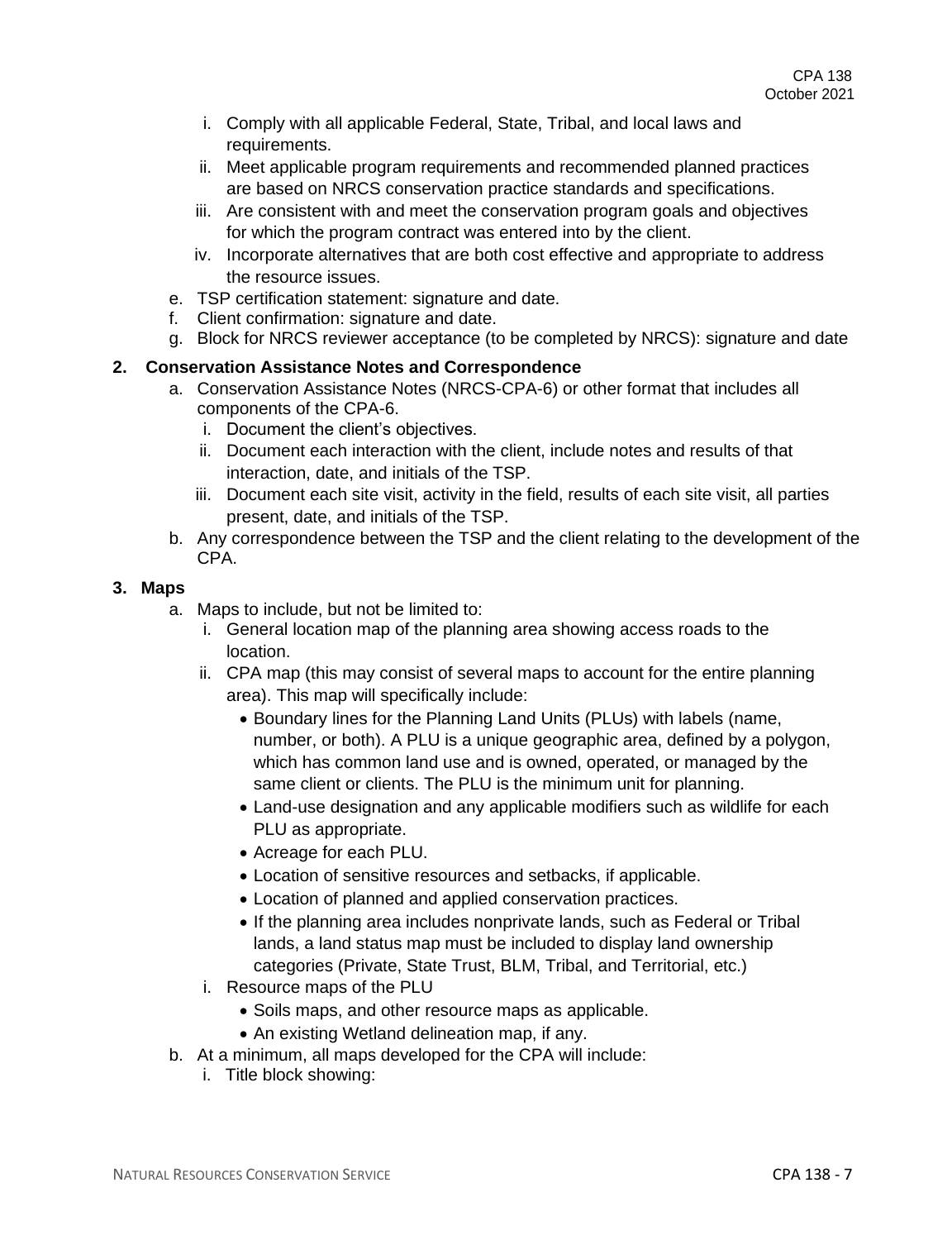- Map title.
- Client's name (individual or business).
- Prepared with assistance from USDA Natural Resources Conservation Service.
- Assisted By [TSP planner's name].
- Name of applicable conservation district, county, and State.
- Date prepared.
- ii. Map scale.
- iii. Information needed to locate the planning area, such as geographic coordinates, public land survey coordinates, etc.
- iv. North arrow.
- v. Appropriate map symbols and a map symbol legend on the map or as an attachment.

# **4. Conservation Plan**

A record of the client's preferred alternative, which includes:

- a. For all land uses
	- i. PLU label (name, number, or both).
	- ii. NRCS conservation practice name and code for applied and planned practices required for the system.
	- iii. Estimated amount planned or applied.
	- iv. Brief description of the planned conservation practices (practice narratives).
	- v. Dates the planned practices are scheduled to be implemented.
	- vi. Date any applied practices were completed.
	- vii. As needed, applicable "Conservation Practice Overview" sheets or other prepared material.
	- viii. Operation and maintenance agreements and procedures
	- ix. Available maps, sketches, and designs resulting from the planning process that will be useful to the client in implementing the plan.

# **5. Resource Inventory and Assessment Documentation**

- a. Descriptions of current crops and rotation, farming practices (tillage, nutrient application methods, timing, source, and rate), soils, and equipment and technology utilized.
- b. Calculations from current erosion prediction technology used to estimate benchmark annual sheet and rill erosion and wind erosion in tons/acre. Include printout of any software utilized
- c. Results from NRCS-approved resource assessment technology tools, that are appropriate for the resource conservation needs and client objectives, to compare the benchmark condition with the planned alternative condition.
- d. Organic System Plan documentation
	- i. Description of Organic Production, Application Information, and Land Requirements.
	- ii. Crop Production, Seed and Planting Stock, Soil Management and Crop Rotation, Pest, Disease and Weed Management & Monitoring, Irrigation Water, Equipment and Containers, Treated Wood, Materials List, Greenhouse Crop Production,